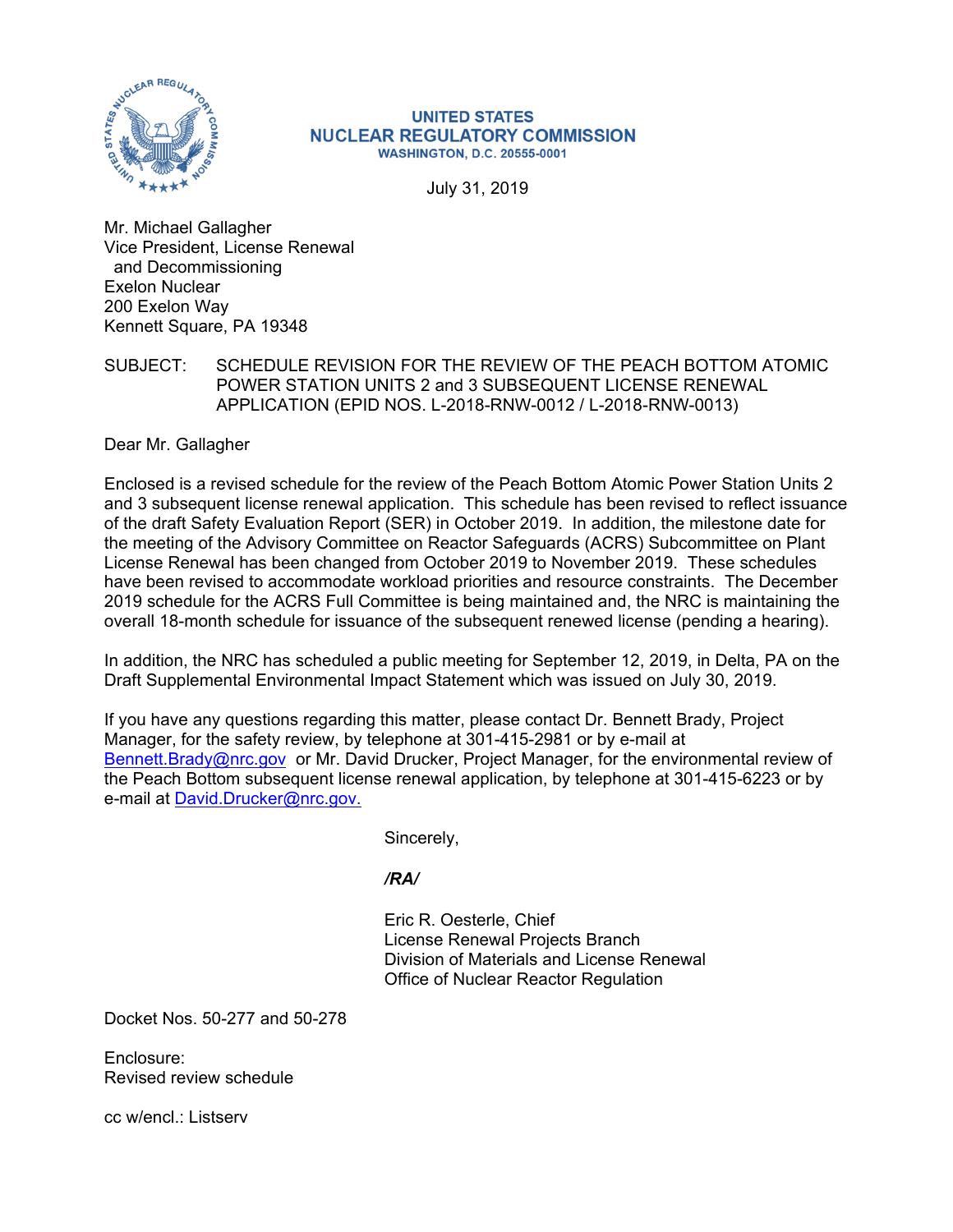SUBJECT: SCHEDULE REVISION FOR THE REVIEW OF THE PEACH BOTTOM ATOMIC POWER STATION UNITS 2 and 3 SUBSEQUENT LICENSE RENEWAL APPLICATION (EPID NOS. L-2018-RNW-0012 / L-2018-RNW-0013) DATED July 31, 2019

### **DISTRIBUTION:**

E-MAIL: PUBLIC RidsNrrDmlr Resource RidsNrrPMPeachBottom Resource ----------------------------------------------

Yvonne.Edmonds@nrc.gov NRR/DMLR Bennett.Brady@nrc.gov NRR/DMLR David.Drucker@nrc.gov NRR/DMLR Lauren.Gibson@nrc,gov, NRR/DMLR Angela.Buford@nrc.gov, NRR/DMLR Steven.Bloom@nrc.gov, NRR/DMLR David.Alley@nrc.gov, NRR/DMLR Eric.Oesterle@nrc.gov NRR/DMLR Benjamin.Beasley@nrc.gov NRR/DMLR Meena.Khanna@nrc.gov NRR/DMLR Joseph.Donoghue@nrc.gov NRR/DMLR Jennifer.Tobin@nrc.gov NRR/DORL Justin.Heinly@nrc.gov RI/DRP Brian.Smith2@nrc.gov RI/DRP Mitzi.Young@nrc.gov OGC

Kayla.Gamin@nrc.gov OGC Araceli.Billoch@nrc.gov OEDO Jessie.Quichocho@nrc.gov OEDO Scott.Burnell@nrc.gov; HQ/OPA Diane.Screnci@nrc.gov RI/OPA Neil.Sheehan@nrc.gov RI/OPA Darrell.Adams@nrc.gov, OCA David.Decker@nrc.gov, OCA Brice.Bickett@nrc.gov RI/ORA Justin.Heinly@nrc.gov RI/DPR Jonathan.Greives@nrc.gov RI/DPR Kevin.Mangan@nrc.gov RI/DRS Tara.Inverso@nrc.gov NRR/DIRS Jeremy.Bowen@nrc.gov NRR/DLP

David.Distel@exeloncorp.com Donald.Warfel@exeloncorp.com Paul.Weyhmuller@exeloncorp.com John.Hilditch@exeloncorp.com

# **ADAMS Accession No. ML19210C571**

| <b>OFFICE</b> | PM:MRPB:DMLR   LA:MRPB:DMLR   |          | PM:MRPB:DMLR*   | (A) D:DMLR |  |  |
|---------------|-------------------------------|----------|-----------------|------------|--|--|
| <b>NAME</b>   | <b>BBrady</b>                 | YEdmonds | <b>DDrucker</b> | JDonoghue  |  |  |
| <b>DATE</b>   | 7/30/19                       | 7/30/19  | 7/30/19         | 7/31/19    |  |  |
| <b>OFFICE</b> | <b>BC:MRPB:DMLR</b>           |          |                 |            |  |  |
| <b>NAME</b>   | EOesterle                     |          |                 |            |  |  |
| <b>DATE</b>   | 7/31/19                       |          |                 |            |  |  |
|               | ------ ----<br><b>APPIAII</b> |          |                 |            |  |  |

**OFFICIAL RECORD COPY**